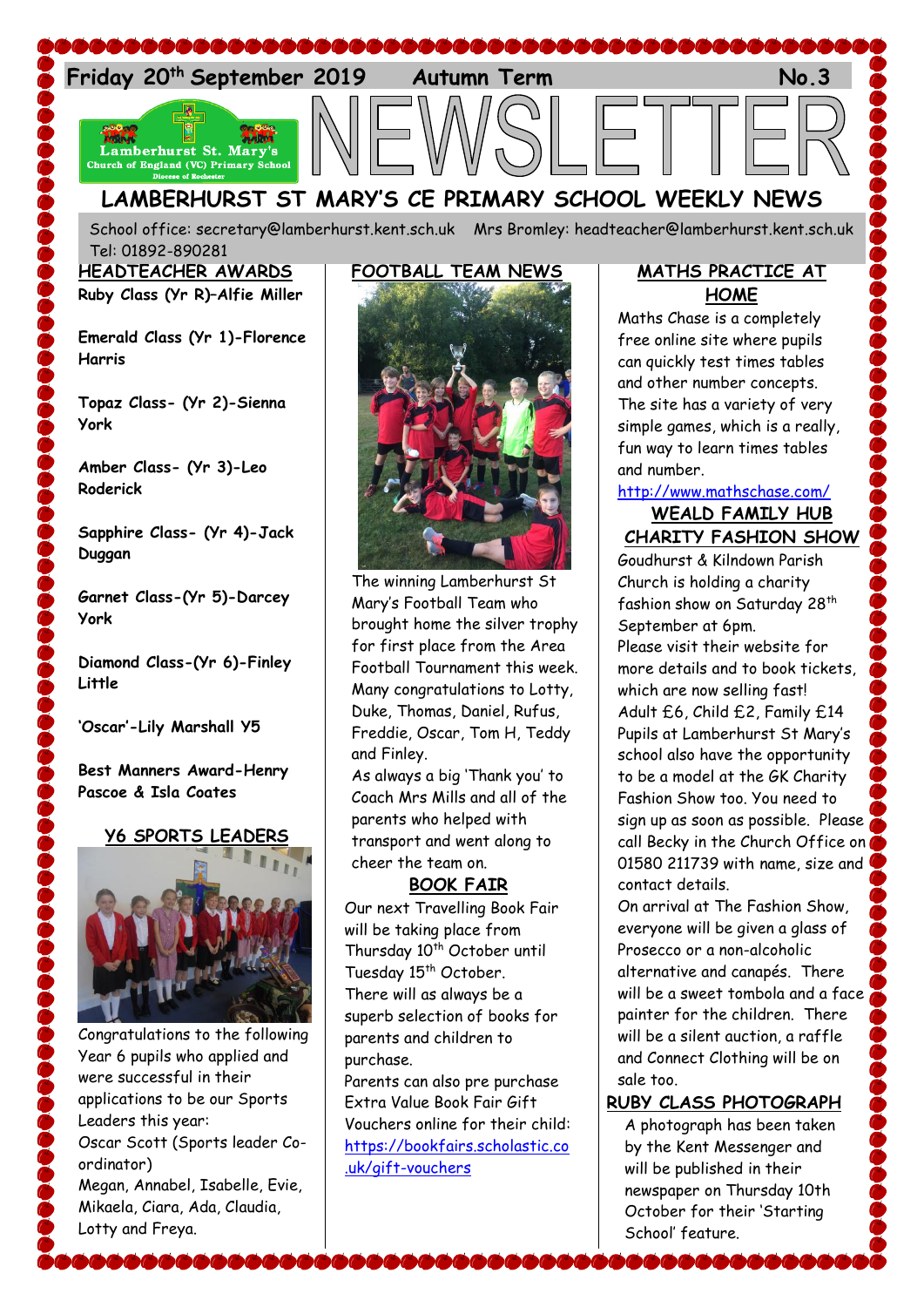# **HEADLICE**

Oh dear only a couple of weeks in and the nits have invaded! PLEASE… check and nit comb through every child's hair this weekend. Children with live lice in their hair need to go home for treatment.

Please also be alert for another very common childhood condition, 'Threadworm'. Neither of these require children to be absent from school but do require treatment. In both situations, it is advised that the whole family be treated.

## *INFORMAL SPECIAL EDUCATIONAL NEEDS 'DROP-IN' FOR PARENTS AND CARERS*

(Your child does not need to have any formal diagnosis) Tues 24th September 12-3pm Tues 19<sup>th</sup> November 12-3pm Tues 21st January 2020 12-3pm Tues 24th March 2020 12-3pm Tues 12th May 2020 12-3pm Tues  $14<sup>th</sup>$  July 2020 12-3pm These sessions take place at Sunrise Children's Centre, London Road, Southborough, TN4 0RJ and enable parents to: •Meet professionals who may be able to support you and your child. These may include a Specialist Teacher, a representative from the Kent Autistic Trust, a representative from IASK (Information, Advice and Support Kent), Early Help, Space to Be me and other local organisations •Ask questions and learn more about the support and information you can access through a range of services and recommended reading •Consider your next steps •Refreshments will be available If you have any questions, please telephone Broomhill Bank Outreach Services: 01892 502466

# **SECONDARY SCHOOL OPEN DAYS**

**St Gregory's Catholic School, Tunbridge Wells**

Open mornings on Wednesday 25<sup>th</sup> & Thursday 26<sup>th</sup> Sept from 9am to 11am (last tour at 10.15am). Open evening will be on Thursday 26<sup>th</sup> Sept from 4.30pm to 7.30pm with the Principal, speaking at 4.30pm and 6pm. No need to book. Parking available on the school site. All Welcome!

#### **Tunbridge Wells Girls' Grammar School**

Year 6 Open Evening, Thursday 26th Sept 5:30-8:30 pm Mrs Linda Wybar, Headteacher speaks at 6:30 pm and 7:30 pm Year 6 Open Mornings Wednesday 16th Oct 11am-12:30 pm, Headteacher speaks at 12 noon Monday 28th Oct 11am-12:30pm, Headteacher speaks at 12 noon We would like to draw your attention to the fact that the area that has priority in the admissions criteria area has been, extended from September 2020 onwards. For details, please refer to the admissions arrangements on the TWGGS website. There is no need to book a place for the open events. Please note, there will be no parking on the school site; please do not drive down Southfield Road, but park in the surrounding area.

### **The High Weald Academy, Cranbrook**

Open Evening Tuesday 1st Oct, 6-7.30pm.Senior Leadership Presentation at 6.45pm Open Mornings 9am Start

- · Friday 4th October
- · Tuesday 8th October
- · Thursday 10th October [www.highwealdacademy.kent.s](http://www.highwealdacademy.kent.sch.uk/openevents) [ch.uk/openevents](http://www.highwealdacademy.kent.sch.uk/openevents)

# **Cranbrook School**

Open events for prospective parents for Y7 & Y9 Sept 2020. Open Evening. Wednesday  $25<sup>th</sup>$  September 6 - 7.30pm. Open Morning Friday 27<sup>th</sup> Sept and Tuesday 29<sup>th</sup> October 8.45 – 10.30am. 6th Form Open Evening Wednesday 6<sup>th</sup> Nov 6- 7.30pm Please register by visiting [www.cranbrookschool.co.uk/op](http://www.cranbrookschool.co.uk/open-events) [en-events](http://www.cranbrookschool.co.uk/open-events) or for more

information contact Andrea Baker, Registrar on 01580 711804.

**Hill View School for Girls** Year 6 Open Evenings and mornings:

Thurs 17th Oct 5.30-8.30pm Saturday 28<sup>th</sup> Sept 10am-12 noon

Tuesday 1st & Wednesday 2nd Oct Tours 9.15-11.15am Contact Mrs Gill Blacklee – admissions@hillview.kent.sch.uk

# **CROSS COUNTRY**

Year 3, 4, 5 & 6 boys and girls, are invited to participate, in a cross-country running event at Schools of Sommerhill, Tonbridge on Tuesday 1st October, 3.30 -5pm We need to have 3 boys and 3 girls from each year group in order to participate and add X-Country running to our ever-growing list of sporting successes!

### *Today you will also receive via ParentMail:*

Every Family ~ Kent Police Letter

Every family ~ Autumn Term Curriculum Map and Parent Meeting Notes.

Y3, 4, 5 & 6 ~ Cross Country Letter

### *Today you will also receive via Bookbags:*

Y6 – Bowles Residential Trip Letter & Bennett Memorial Letter

Y6 Girls – Hillview School for Girls Letter